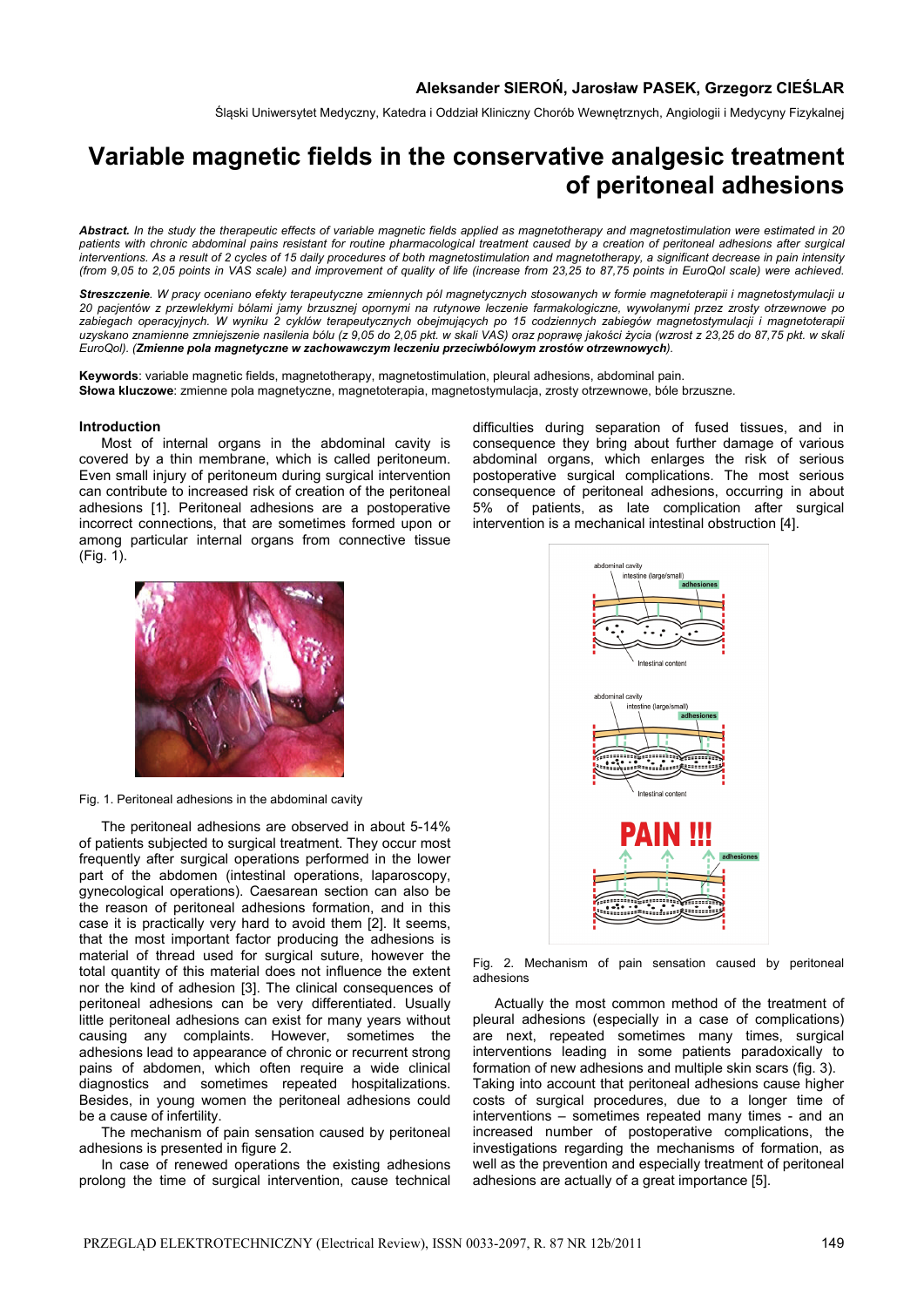

Fig. 3. A patient after repeated surgical interventions in abdominal cavity resulting in multiple skin scars and peritoneal adhesions

 Regarding the confirmed in experimental and clinical studies analgesic, antiphlogistic, regenerative and antispastic effect of variable magnetic fields [6],[7] the aim of the study was to estimate the therapeutic efficacy of magnetotherapy and magnetostimulation in the treatment of chronic abdominal pains caused by multiple pleural adhesions as a complication of surgical interventions in the region of abdomen, which were resistant for routine pharmacotherapy with use of non-steroid analgesic drugs and also opioids.

# **Material and methods**

 In this clinical trial 20 patients (15 women and 5 men) in mean age 49,2±15,8 years were involved. All patients suffered from strong, chronic, recurrent or continuous abdominal pains as a result of multiple peritoneal adhesions after surgical interventions (in 12 patients repeated 2-5 times) in the lower region of abdomen. The patients were previously for a long time unsuccessfully treated by means of routine pharmacotherapy.

 12 patients from first group were exposed to a cycle of magnetotherapy, that consisted of 15 daily 12-minute lasting exposures to variable magnetic field of sinusoidal course of impulse, frequency 40 Hz and induction 10 mT and next, and after 2-week interval, they were exposed to a cycle of magnetostimulation, that consisted of 15 daily 12 minute lasting exposures to weak variable magnetic field using JPS System basing on ion cyclotron mechanism and therapeutic program M2P2 with intensity level 8 (two modal pulses with frequency 180 – 195 Hz and induction 100  $\mu$ T). 8 patients from second group were exposed to 2 cycles of magnetostimulation each consisting of 15 daily exposures to weak variable magnetic field with physical parameters described above, performed with 2-week interval between them.

 Before the beginning of first therapeutic cycle and next after the end of last therapeutic cycle all patients made a self-estimation of pain intensity (using a typical 10-point Visual Analogue Scale VAS - in which 0 point means lack of pain and 10 point means a maximal intensity of pain) as well as a self-estimation of quality of life (using 100-point EuroQol Scale, in which 0 points mean completely

unsatisfactory quality of life and 100 points mean completely satisfactory quality of life) [8].

### **Results**

As a result of 2 cycles of repeated daily procedures of magnetostimulation applied separately or a cycle of magnetotherapy with subsequent cycle of magnetostimulation, respectively, in all patients a significant decrease in pain intensity estimated by means of 10-point Visual Analogue Scale VAS was observed. The initial intensity of pain was in average 9,05±0,94 points, while after the treatment it decreased to 2,05±1,23 points (p<0,001).

 Moreover in all treated patients a significant improvement of quality of life estimated in 100-point EuroQol analogue scale was obtained. The initial score in EuroQol scale was 23,25±13,21 points in average, while after the end of treatment it increased to 87,75±13,23 points (p<0,001).

 The obtained effects were comparable in patients exposed to both therapeutic procedures. The initial intensity of pain in first group of patients was in average 8,83±0,94 points vs. 9,37±0,91 points in second group (p>0,05). After the treatment it decreased to 1,92±1,38 points in first group of patients vs. 2,25±1,04 points in second group (p>0,05).

 The initial score in EuroQol scale in first group of patients was 29,17±13,11 points in average vs. 14,38±7,29 points in second group (p>0,05). After the treatment it increased to 89,17±13,79 points in first group of patients vs. 85,63±12,94 points in second group (p>0,05).

 Both therapeutic methods were well tolerated and no side-effects of treatment were observed.

 The results of the treatment in particular patients are presented in table 1.

# **Discussion**

 In spite of many prolonged, intensive experimental and clinical investigations, so far no sufficiently efficient and generally accepted method of treatment of postoperative peritoneal adhesions was found. Pharmacological analgesic and relaxant treatment seems to be promising, but advantages related to its application are still not fully confirmed [9].

 Nowadays, the most effective form of prevention of postoperative complications due to peritoneal adhesions is delicate and anatomical surgery, accurate hemostasis, exact asepsis, as well as the choice of the optimum surgical methods and applying the low-invasive surgical procedures [9]. There are some surgical methods preventing the excessive formation of peritoneal adhesions as folding of the intestine wall or splitting of the intestine, but they always require next surgical intervention [10]. So far, the avoidance of injury of peritoneum during the surgical intervention is considered by many authors as the most important preventive factor against formation of adhesions [10].

Table 1. The results of treatment with use of magnetotherapy and magnetostimulation in particular patients with chronic pains as a result of peritoneal adhesions after multiple surgical interventions regarding analgesic effect estimated in 10-point Visual Analogue Scale VAS and quality of life estimated in 100-point EuroQol analogue scale (F - female, M - male)

| Sex | Age | Therapeutic procedure                    | Pain intensity in<br>VAS scale<br>[points] |           | Quality of life in EuroQol<br>analogue scale<br>[points] |           |
|-----|-----|------------------------------------------|--------------------------------------------|-----------|----------------------------------------------------------|-----------|
|     |     |                                          | Before                                     | After     | Before                                                   | After     |
|     |     |                                          | treatment                                  | treatment | treatment                                                | treatment |
|     | 26  | Magnetotherapy and<br>Magnetostimulation | 10                                         |           | 20                                                       | 100       |
|     | 49  | Magnetotherapy and<br>Magnetostimulation | 9                                          |           | 20                                                       | 100       |
|     | 26  | Magnetotherapy and Magnetostimulation    | 9                                          |           | 40                                                       | 80        |
|     | 55  | Magnetotherapy and Magnetostimulation    |                                            |           | 30                                                       | 80        |
|     | 59  | Magnetotherapy and Magnetostimulation    | 10                                         |           | 40                                                       | 100       |